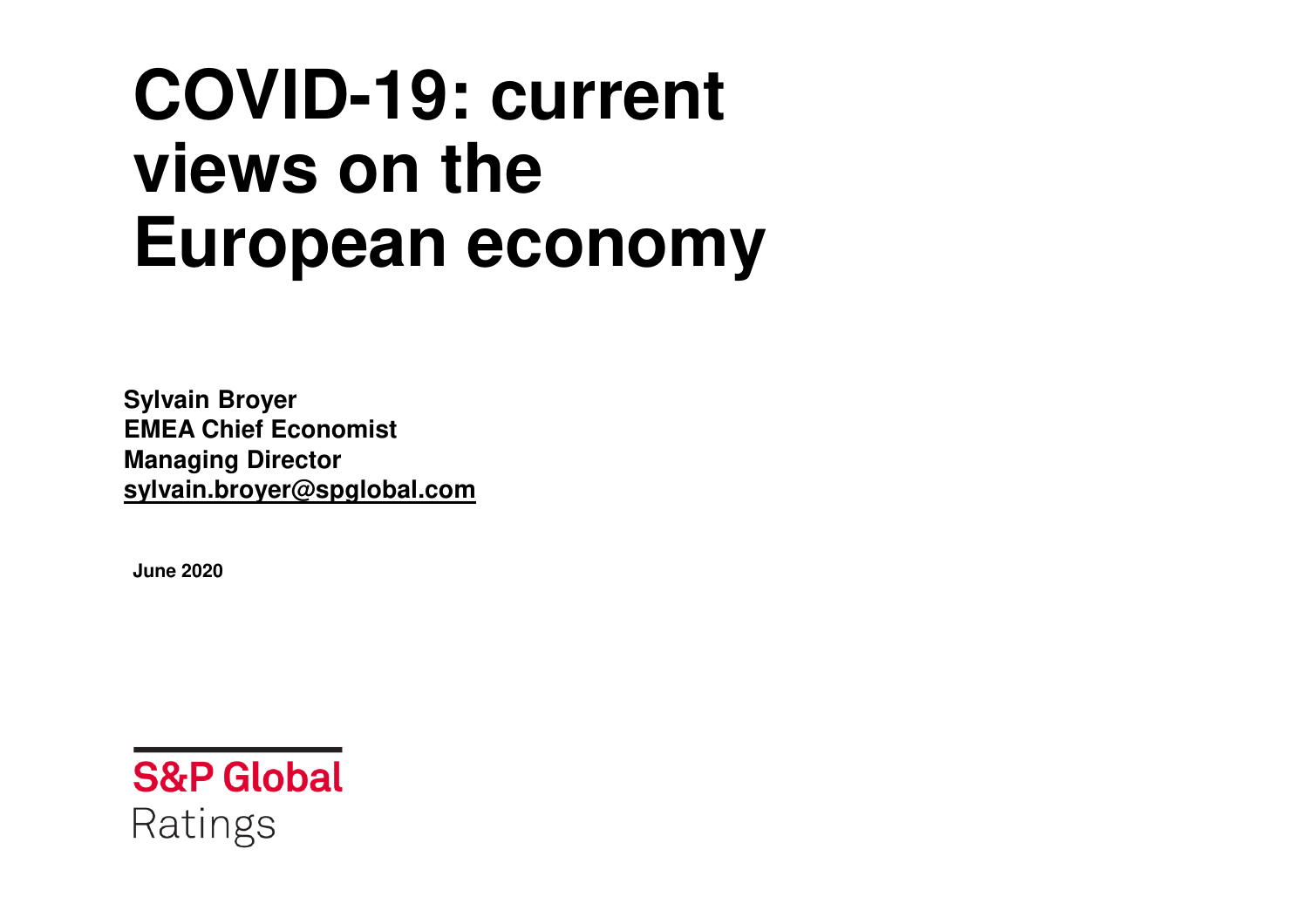### **European Economic Outlook | The European curve is falling continuously …**



Source: ECDC, S&P Global Ratings.

Copyright © <sup>2020</sup> by Standard & Poor's Financial Services LLC. All rights reserved.

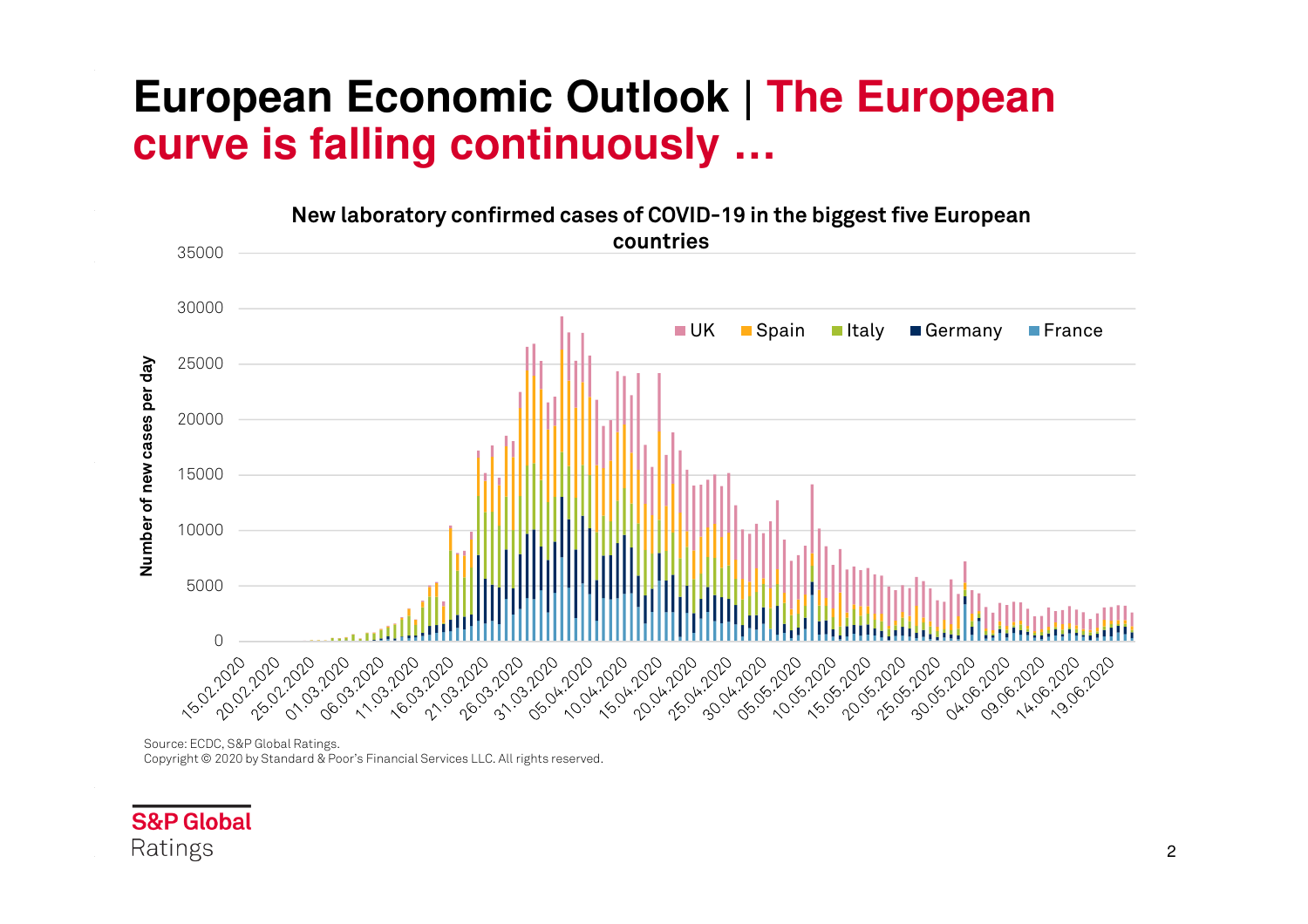### **European Economic Outlook | … allowing Governments to ease social distancing measures**

**Oxford Stringency Index (Max=100)**



*Source: Oxford University, S&P Global Ratings.*

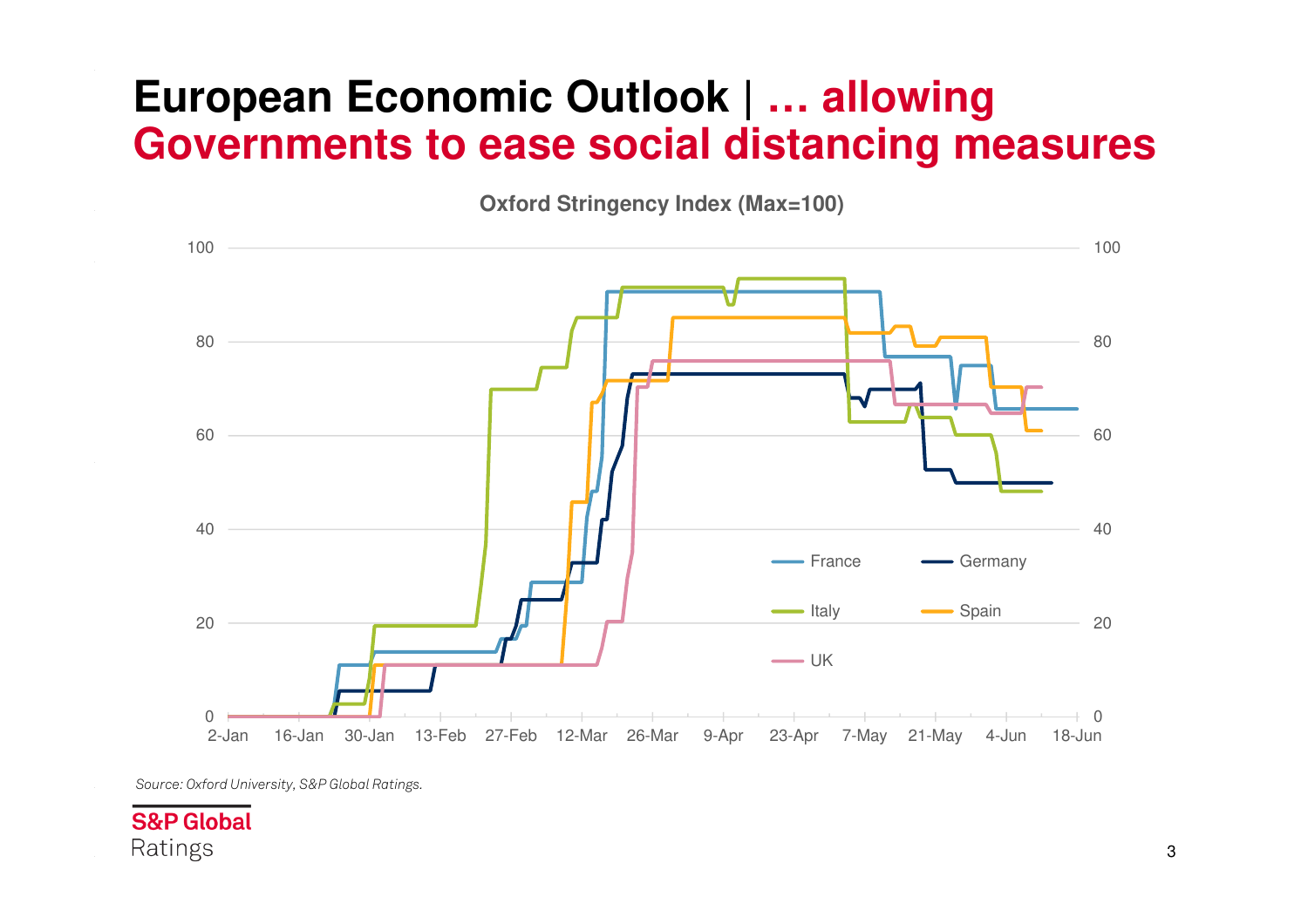### **European Economic Outlook | The exit from lockdowns is gradual and uneven**



**S&P Global** Ratings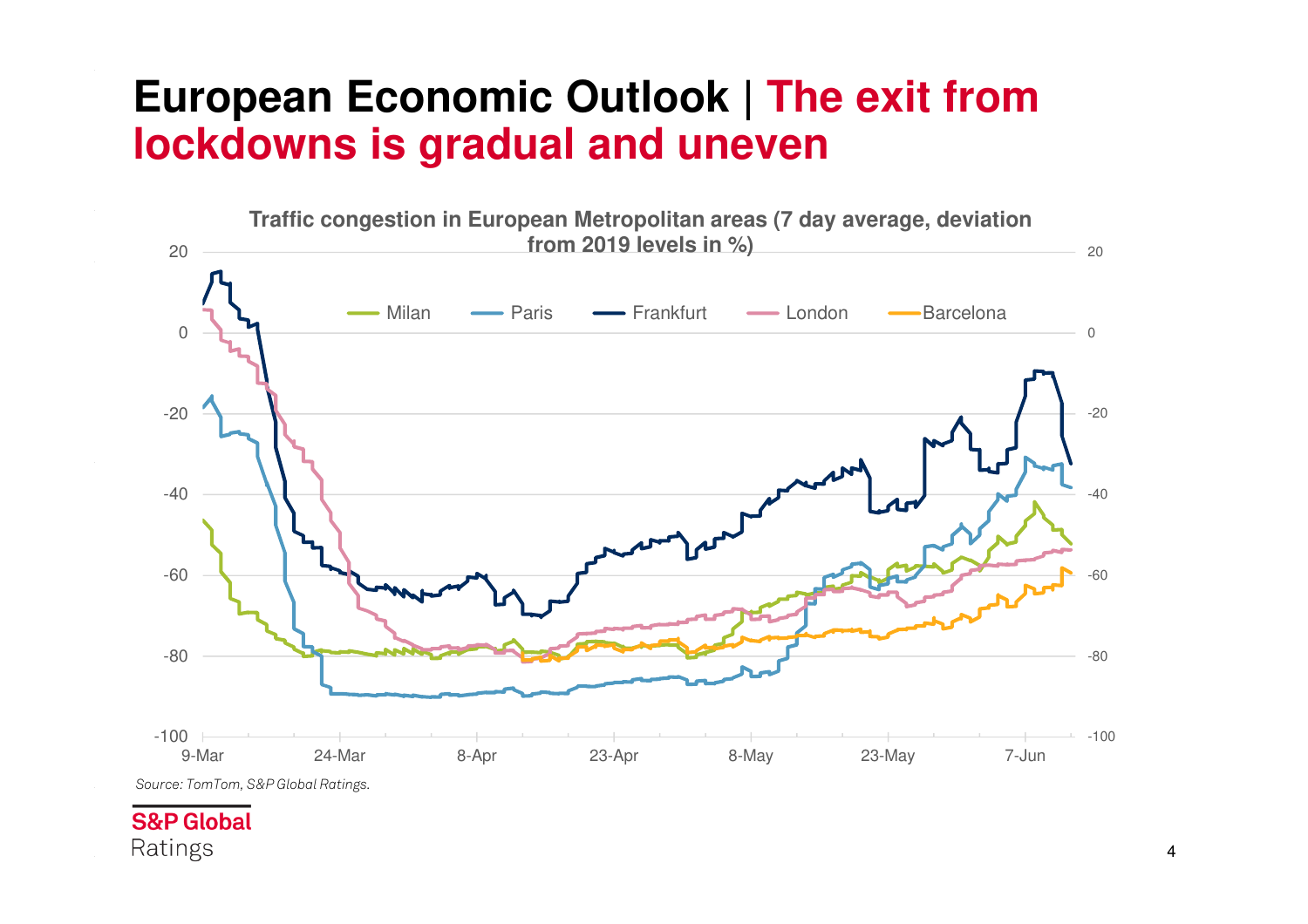### **European Economic Outlook | a sudden stop with long-term consequences**

#### **Eurozone GDP Forecast U.K. GDP Forecast**



*Source: S&P Global Ratings*

*Source: S&P Global Ratings*

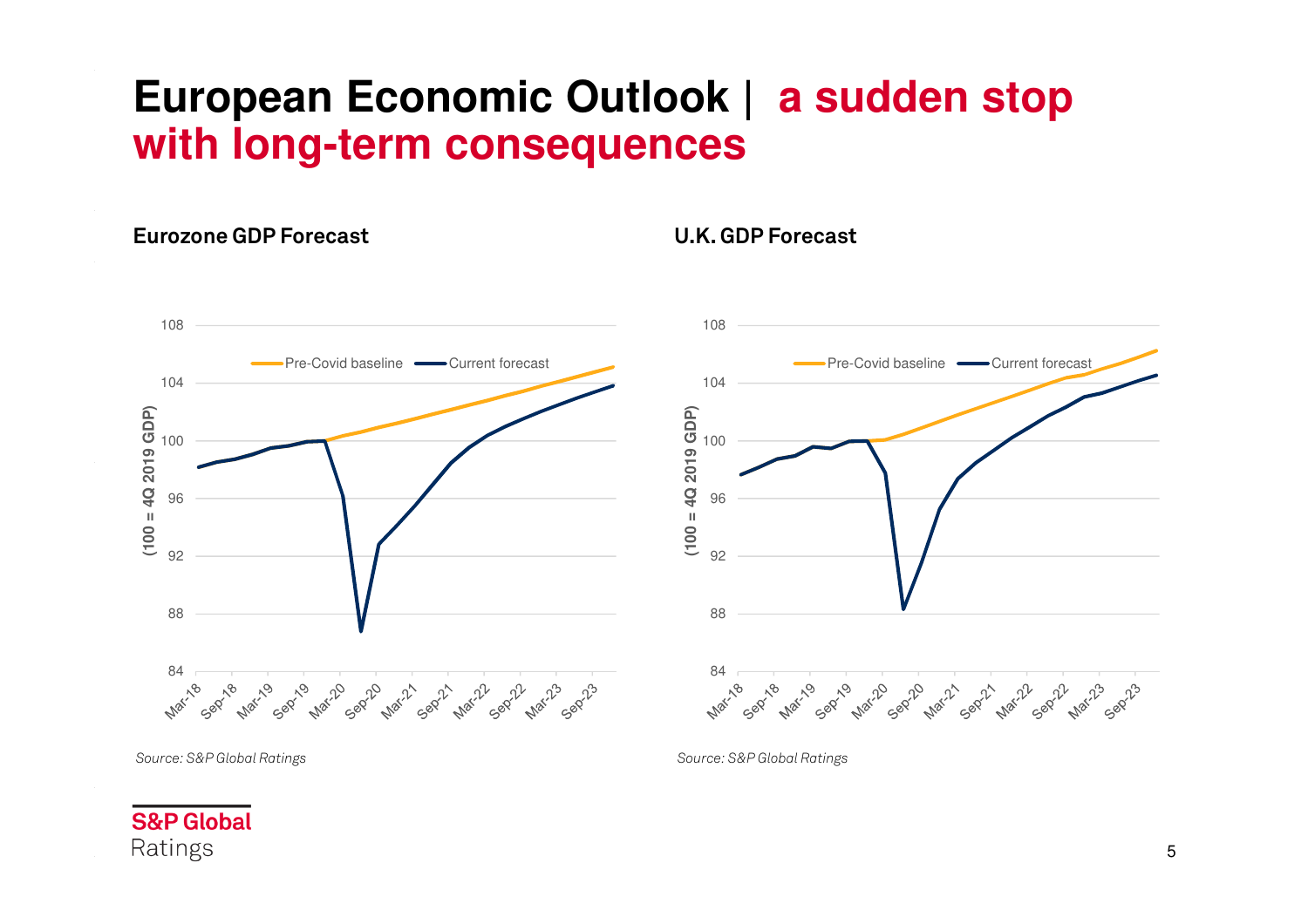### **European Economic Outlook | Markets' fragmentation has been contained …**



*Source: ECB, S&P Global Ratings*

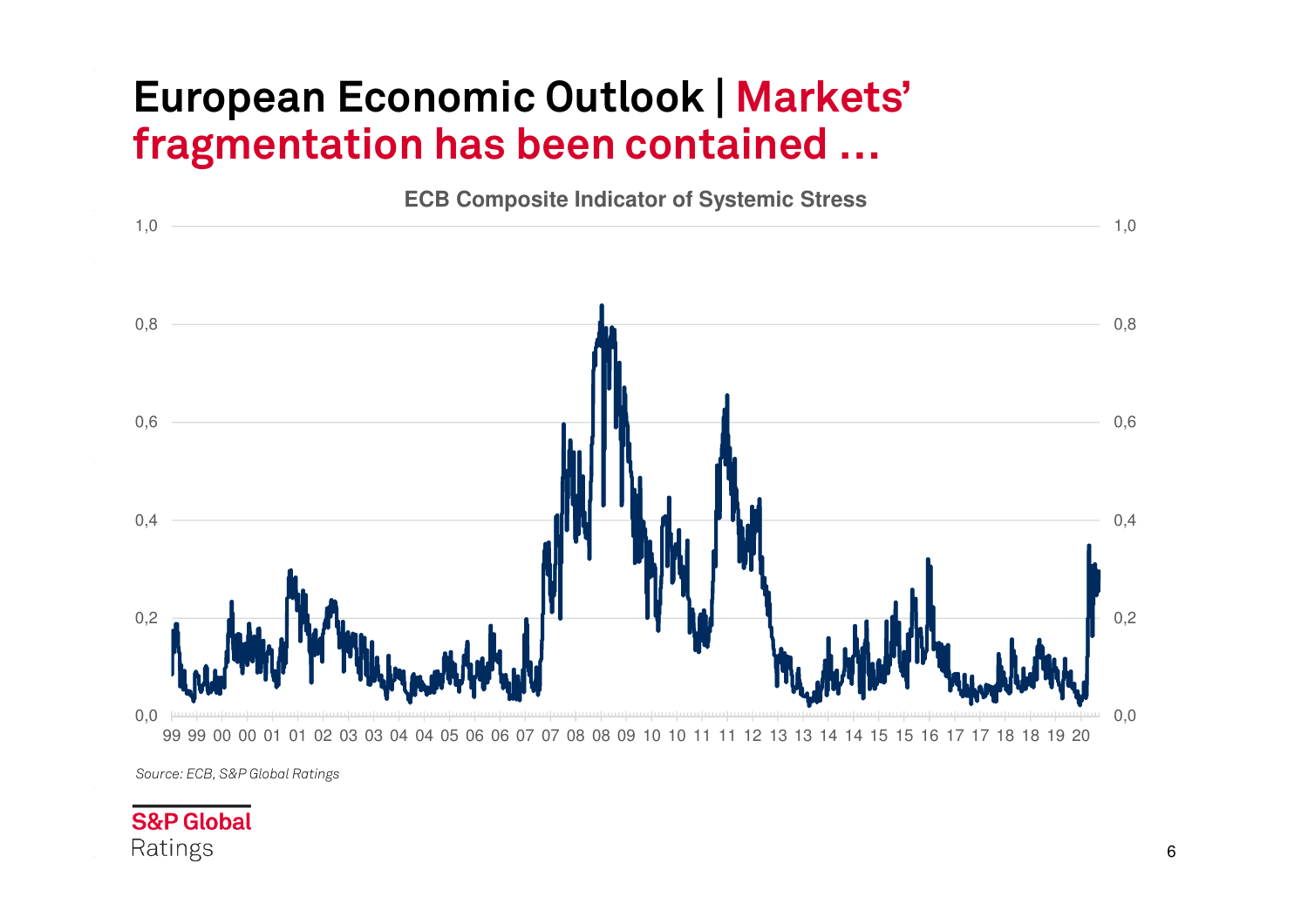## **European Economic Outlook | ... Thanks to a prompt and coordinated policy response (1/2) …**

#### **Coordinated policy response to the Covid-19 crisis in Europe**

By kind of public authority (% of GDP, EU GDP for the EU response, EMU GDP otherwise)



\* Member States represent the weighed average of Eurozone big four

\*\* ECB measures entail the March and June extensions of the QE Programmes and Banks' excess liquidity as of June 6.

Source: S&P Global Ratings, IMF Fiscal Monitor, ECB

Copyright © 2020 by Standard & Poor's Financial Services LLC. All rights reserved.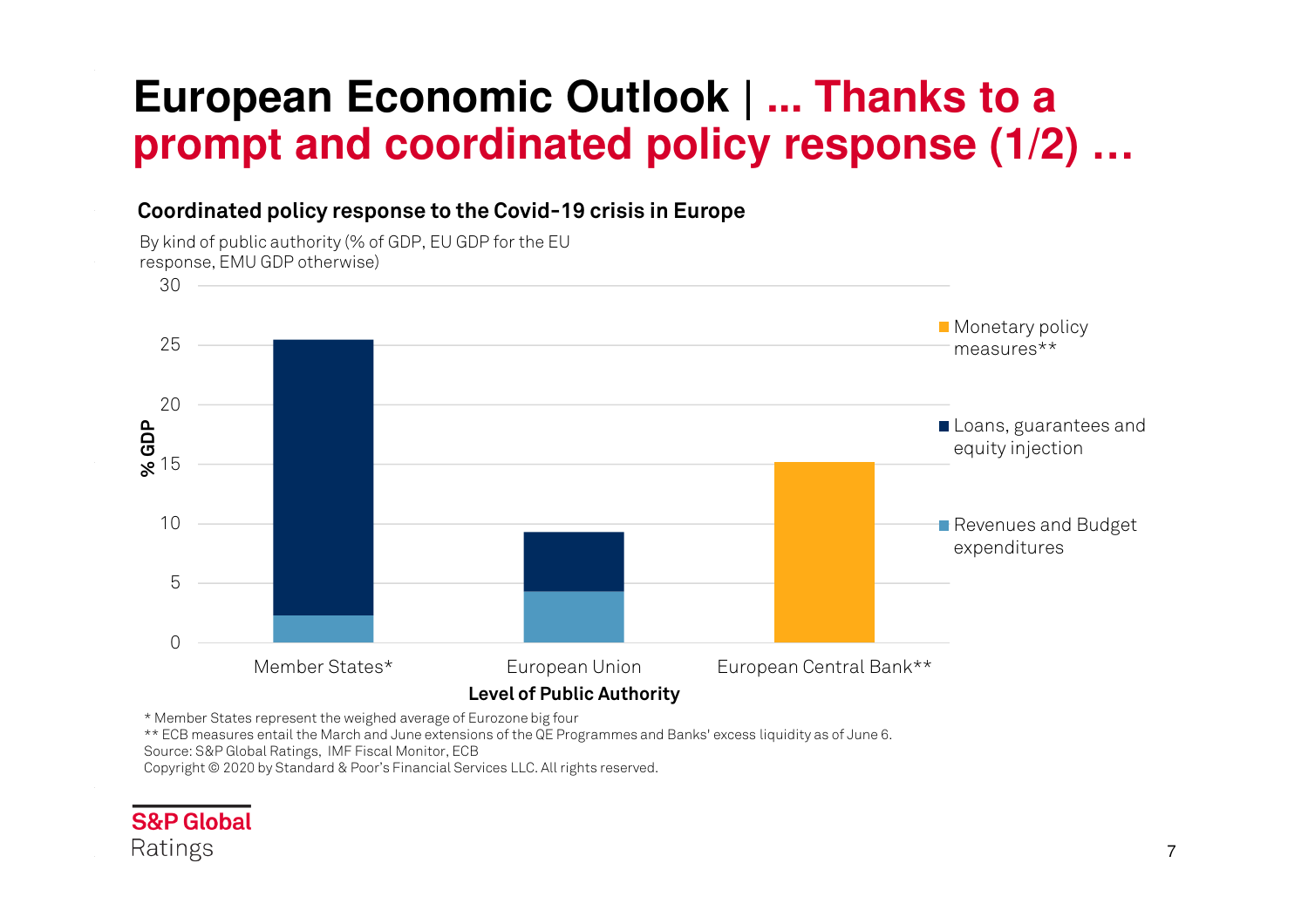### **European Economic Outlook | ... Thanks to a prompt and coordinated policy response (2/2) …**

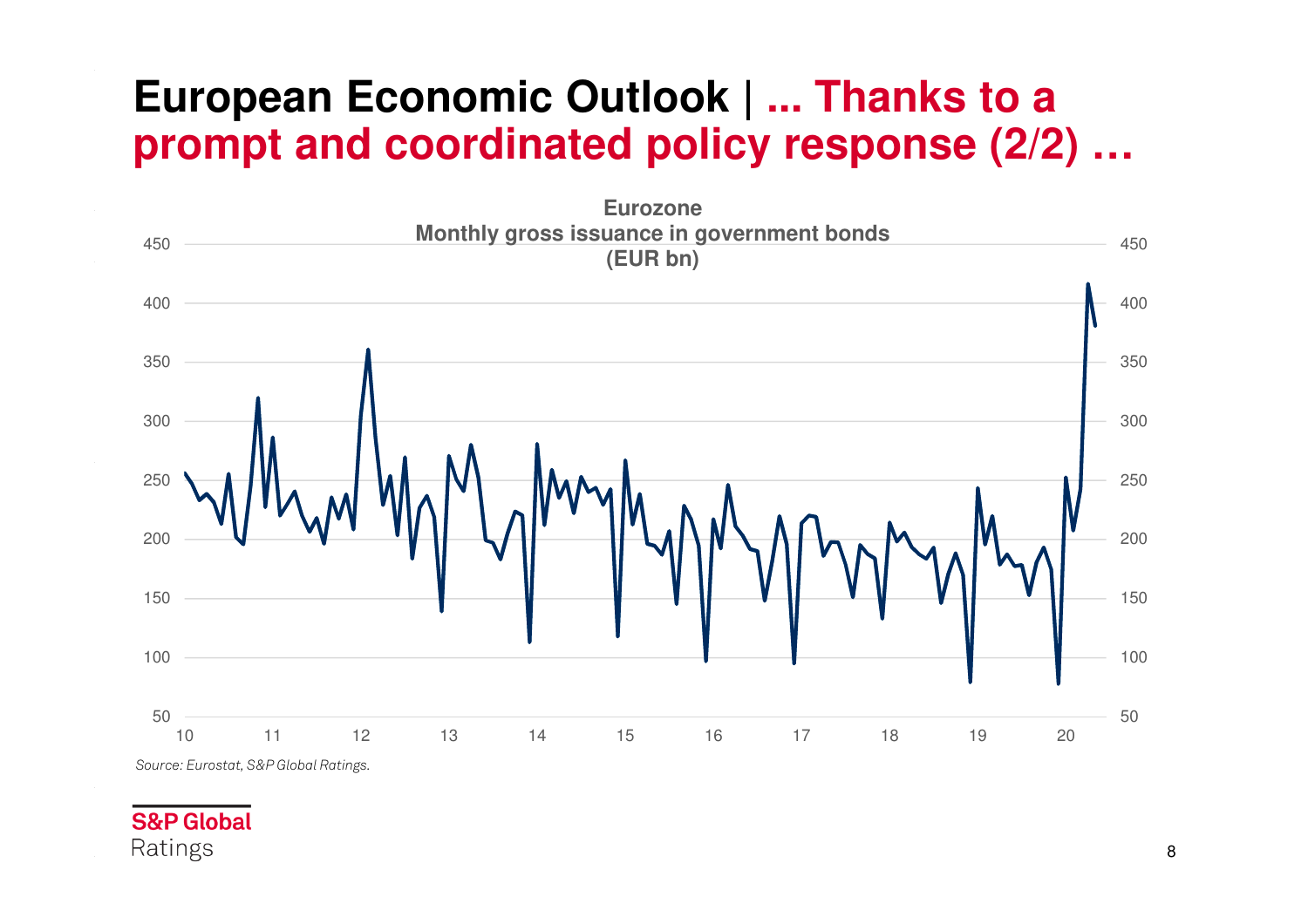### **European Economic Outlook | ... Which aimed at keeping human and working capital afloat (1/2)**

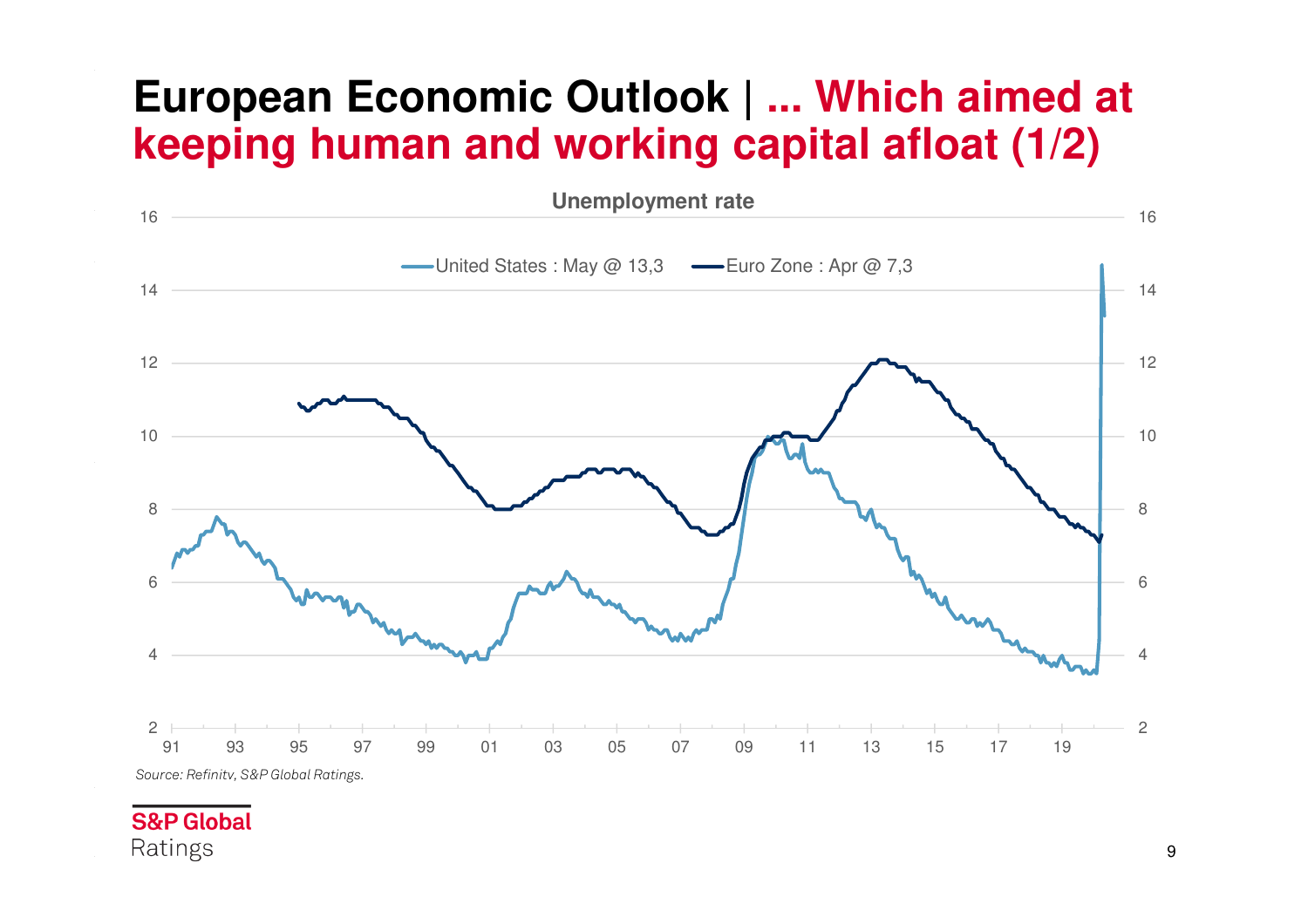## **European Economic Outlook | ... Which aimed at keeping human and working capital afloat (2/2)**

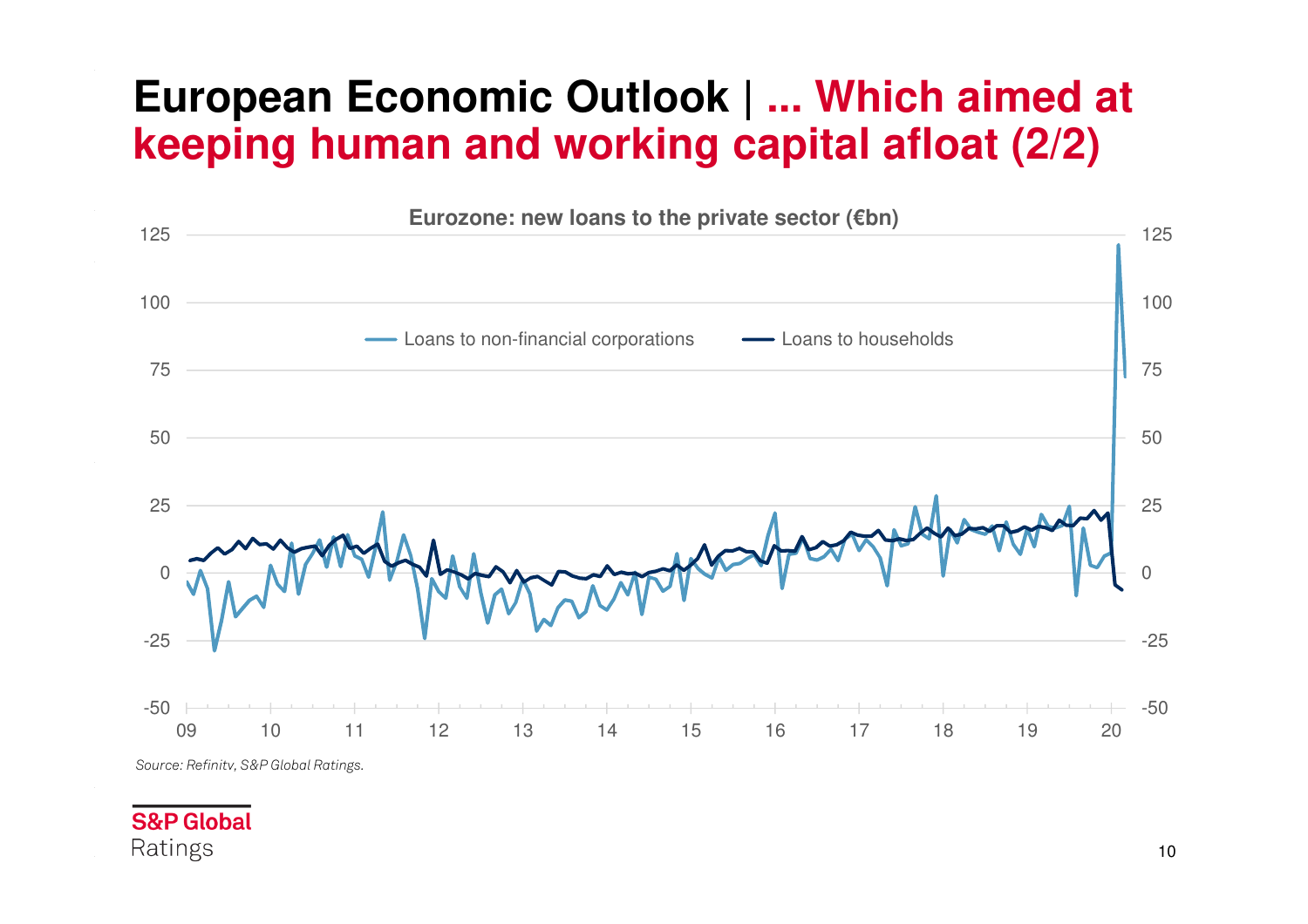### **European Economic Outlook | Now, it's time to consider investing in the European recovery**



*Source: AMECO, S&P Global Ratings*

#### **S&P Global** Ratings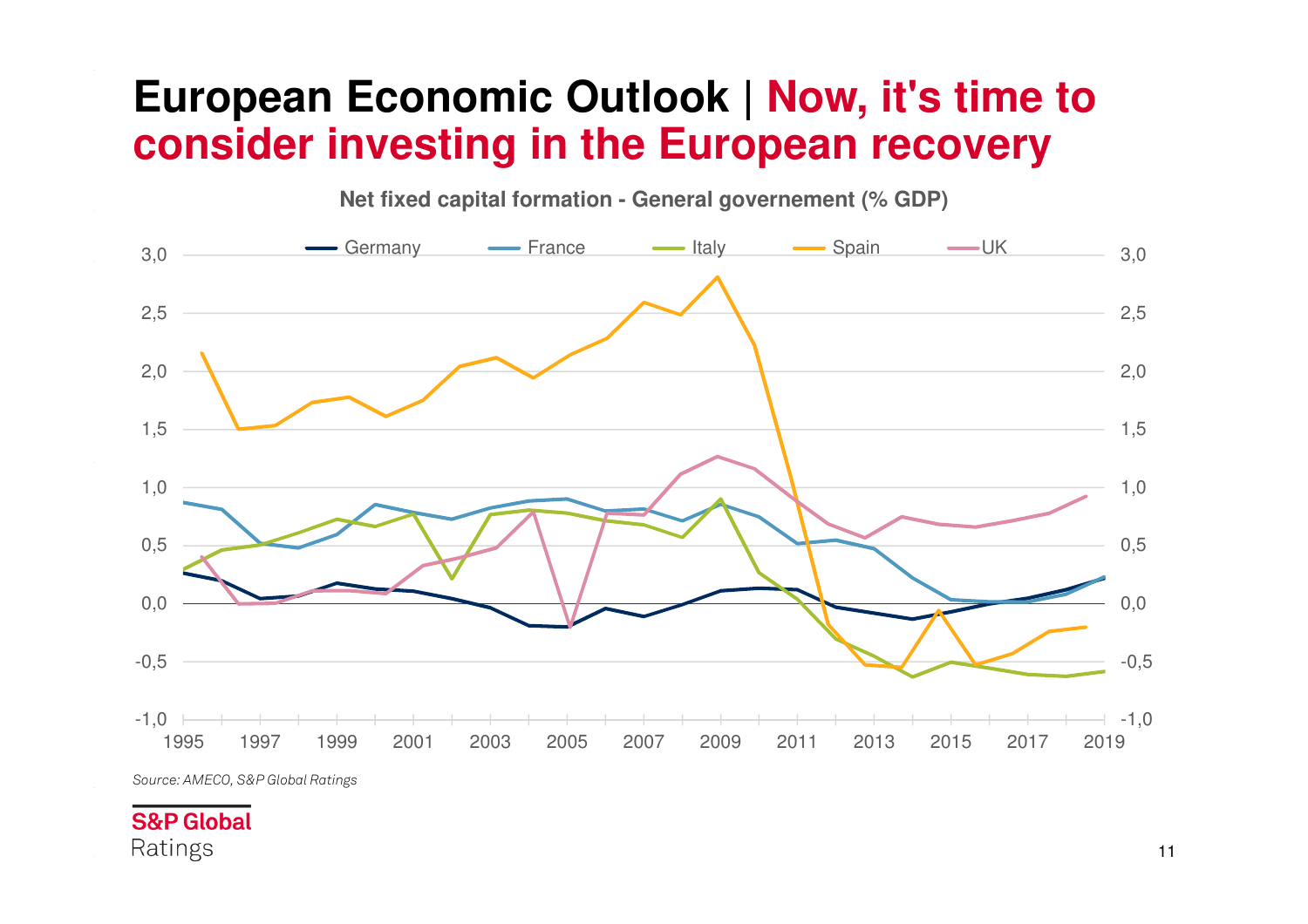### **European Economic Outlook | Brexit – a minima trade deal would be better than no deal**

#### **No-Deal Brexit vs. Canada Style Trade Deal**

Estimated direct trade effects (as % of countries'



Note: UK total GVA external trade; RoW GVA trade vs UK; assuming an increase in tarifs by 7.5% for the UK, 8.8% for the RoW in case of No-Deal, 5% for all in case of Canada Style deal, an elasticity to tariffs of <sup>2</sup> acc. to Fontagné et Al. Source: S&P Global Ratings.

Copyright © <sup>2020</sup> by Standard & Poor's Financial Services LLC. All rights reserved.

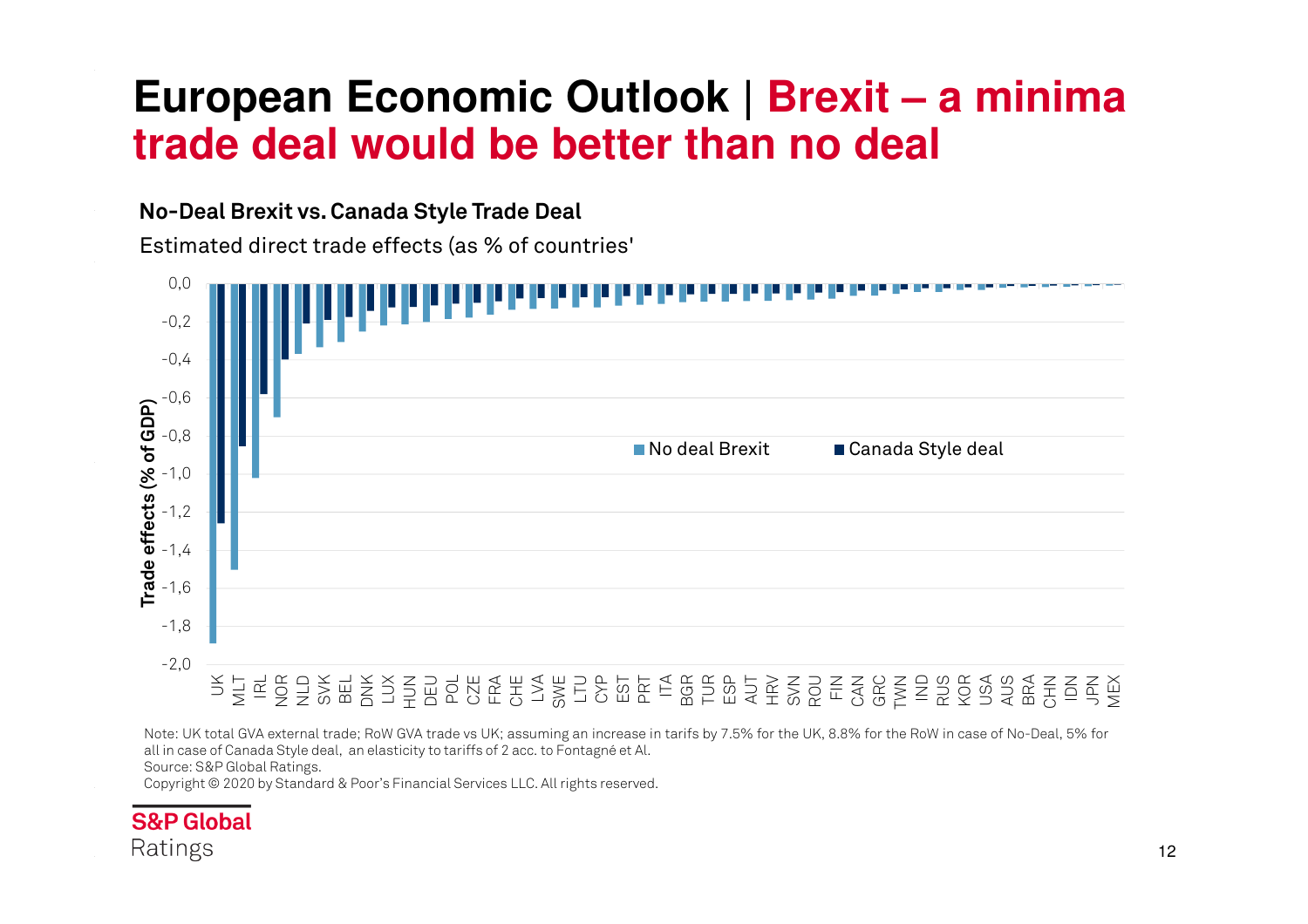## **European Economic Outlook | Our Current View**

#### **Growth (GDP, yoy%) Inflation (CPI yoy%)**

|                      | 2019 | 2020   | 2021 |
|----------------------|------|--------|------|
| <b>United States</b> | 2.3  | $-5.2$ | 6.2  |
| China                | 6.1  | 1.2    | 7.4  |
| United Kingdom       | 1.4  | $-6.5$ | 6.0  |
| Eurozone             | 1.2  | $-7.3$ | 5.6  |
| France               | 1.3  | $-8.0$ | 6.1  |
| Germany              | 0.6  | $-6.0$ | 4.3  |
| Italy                | 0.2  | $-9.9$ | 6.4  |
| Spain                | 2.0  | $-8.8$ | 5.1  |

*Source: S&P Global Ratings*

|                      | 2019 | 2020 | 2021 |
|----------------------|------|------|------|
| <b>United States</b> | 1.8  | 0.9  | 2.7  |
| China                | 2.9  | 3.2  | 1.2  |
| United Kingdom       | 1.8  | 0.7  | 1.3  |
| Eurozone             | 1.2  | 0.6  | 1.1  |
| France               | 1.3  | 0.7  | 1.2  |
| Germany              | 1.4  | 1.0  | 1.2  |
| <b>Italy</b>         | 0.6  | 0.2  | 1.0  |
| Spain                | 0.8  | 0.8  | 1.3  |

*Source: S&P Global Ratings*